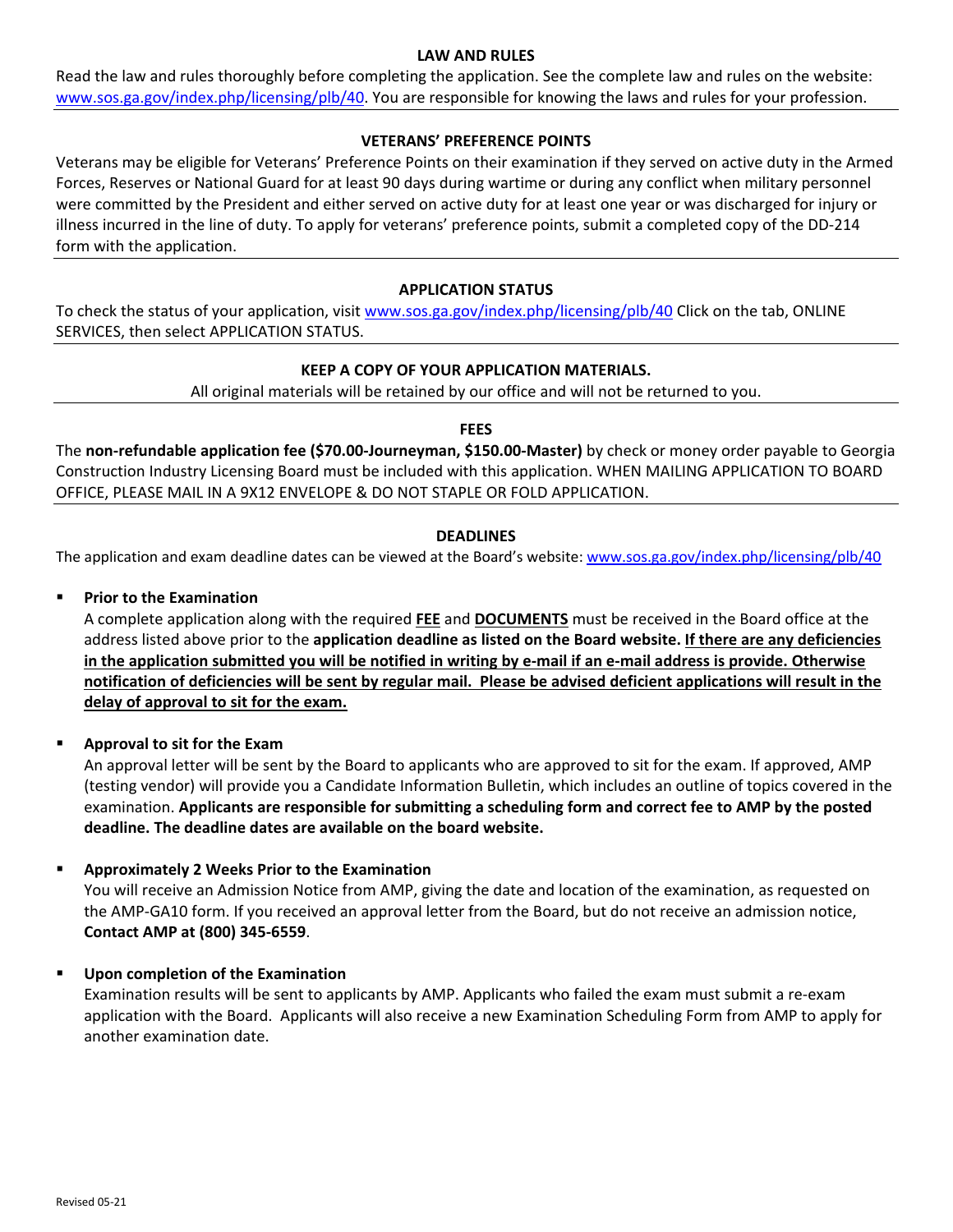|                                                                                                                                                                                                                                                                           | <b>GEORGIA CONSTRUCTION INDUSTRY</b><br><b>LICENSING BOARD</b><br>Division of Master and Journeyman Plumbers<br>237 Coliseum Drive, Macon, GA 31217-3858<br>404-424-9966<br>www.sos.ga.gov | Date Entered<br>Receipt #               | <u> 1980 - Johann Barn, mars ann an t-A</u><br><u> 1989 - Johann Barn, mars eta bat erroman erroman erroman erroman erroman erroman erroman erroman erroman err</u> |               |  |  |
|---------------------------------------------------------------------------------------------------------------------------------------------------------------------------------------------------------------------------------------------------------------------------|--------------------------------------------------------------------------------------------------------------------------------------------------------------------------------------------|-----------------------------------------|---------------------------------------------------------------------------------------------------------------------------------------------------------------------|---------------|--|--|
|                                                                                                                                                                                                                                                                           | <b>MASTER AND JOURNEYMAN PLUMBERS</b>                                                                                                                                                      |                                         | Submitted \$                                                                                                                                                        |               |  |  |
| <b>INITIAL APPLICATION or</b>                                                                                                                                                                                                                                             |                                                                                                                                                                                            | Date Issued                             |                                                                                                                                                                     |               |  |  |
| REINSTATEMENT APPLICATION for license lasped more than 3 years                                                                                                                                                                                                            |                                                                                                                                                                                            |                                         |                                                                                                                                                                     |               |  |  |
| plication Fee \$70.00-Journeyman or \$150-Master Plumber (non-refundable)<br>Applications are subject to be administratively withdrawn if any deficiencies are not<br>submitted within 60 days of notice of said deficiencies.<br>I am applying for<br>this License Type: |                                                                                                                                                                                            |                                         |                                                                                                                                                                     |               |  |  |
| Journeyman                                                                                                                                                                                                                                                                | Master Plumber Class 1 Restricted                                                                                                                                                          |                                         | <b>Master Plumber Class 2 Non-restricted</b><br>$\Box$ Initial License                                                                                              |               |  |  |
| <b>Initial License</b><br>Reinstatement of JP#                                                                                                                                                                                                                            | $\Box$ Initial License<br>$\Box$ Reinstatement of MP#                                                                                                                                      |                                         | □ Reinstatement of MP# _____                                                                                                                                        |               |  |  |
|                                                                                                                                                                                                                                                                           |                                                                                                                                                                                            |                                         | #MPR                                                                                                                                                                |               |  |  |
|                                                                                                                                                                                                                                                                           |                                                                                                                                                                                            |                                         |                                                                                                                                                                     |               |  |  |
| <b>SECTION 1: PERSONAL INFORMATION</b>                                                                                                                                                                                                                                    |                                                                                                                                                                                            |                                         |                                                                                                                                                                     |               |  |  |
| 1. Legal Name to                                                                                                                                                                                                                                                          |                                                                                                                                                                                            |                                         |                                                                                                                                                                     |               |  |  |
| Appear on License:                                                                                                                                                                                                                                                        | <b>MIDDLE</b><br><b>FIRST</b>                                                                                                                                                              |                                         | LAST                                                                                                                                                                | <b>SUFFIX</b> |  |  |
|                                                                                                                                                                                                                                                                           | 2. Name as shown on exam records, transcripts or any documentation provided to the Board including maiden name (if different):                                                             |                                         |                                                                                                                                                                     |               |  |  |
|                                                                                                                                                                                                                                                                           |                                                                                                                                                                                            |                                         |                                                                                                                                                                     |               |  |  |
| <b>FIRST</b>                                                                                                                                                                                                                                                              | <b>MIDDLE</b>                                                                                                                                                                              | LAST                                    | SUFFIX / MAIDEN                                                                                                                                                     |               |  |  |
| 3. Social Security#:                                                                                                                                                                                                                                                      |                                                                                                                                                                                            | Date of Birth:                          |                                                                                                                                                                     |               |  |  |
|                                                                                                                                                                                                                                                                           |                                                                                                                                                                                            | м                                       | Y<br>M<br>D<br>D<br>Y                                                                                                                                               |               |  |  |
| 4. Physical Address:                                                                                                                                                                                                                                                      |                                                                                                                                                                                            |                                         |                                                                                                                                                                     |               |  |  |
| (PO BOX NOT ACCEPTABLE)                                                                                                                                                                                                                                                   | <b>NUMBER AND STREET</b>                                                                                                                                                                   |                                         | APT#                                                                                                                                                                |               |  |  |
| <b>CITY</b>                                                                                                                                                                                                                                                               |                                                                                                                                                                                            | <b>STATE</b>                            | ZIP                                                                                                                                                                 |               |  |  |
| 5. Mailing Address:                                                                                                                                                                                                                                                       |                                                                                                                                                                                            |                                         |                                                                                                                                                                     |               |  |  |
| (if different)                                                                                                                                                                                                                                                            | NUMBER AND STREET OR P.O. BOX                                                                                                                                                              |                                         | APT#                                                                                                                                                                |               |  |  |
|                                                                                                                                                                                                                                                                           |                                                                                                                                                                                            |                                         |                                                                                                                                                                     |               |  |  |
| <b>CITY</b>                                                                                                                                                                                                                                                               |                                                                                                                                                                                            | <b>STATE</b><br><b>Business or Cell</b> | ZIP                                                                                                                                                                 |               |  |  |
| 6. Daytime Phone#:                                                                                                                                                                                                                                                        |                                                                                                                                                                                            | Phone#:                                 |                                                                                                                                                                     |               |  |  |
| 7. Email Address:                                                                                                                                                                                                                                                         |                                                                                                                                                                                            |                                         |                                                                                                                                                                     |               |  |  |
|                                                                                                                                                                                                                                                                           | 8. $\Box$ Please check this box if you are a military spouse or a transitioning service member of the United States armed                                                                  |                                         |                                                                                                                                                                     |               |  |  |

forces (including the National Guard).

9.  $\Box$  I am requesting Veterans' Preference Points. Attached is a copy of my DD-214.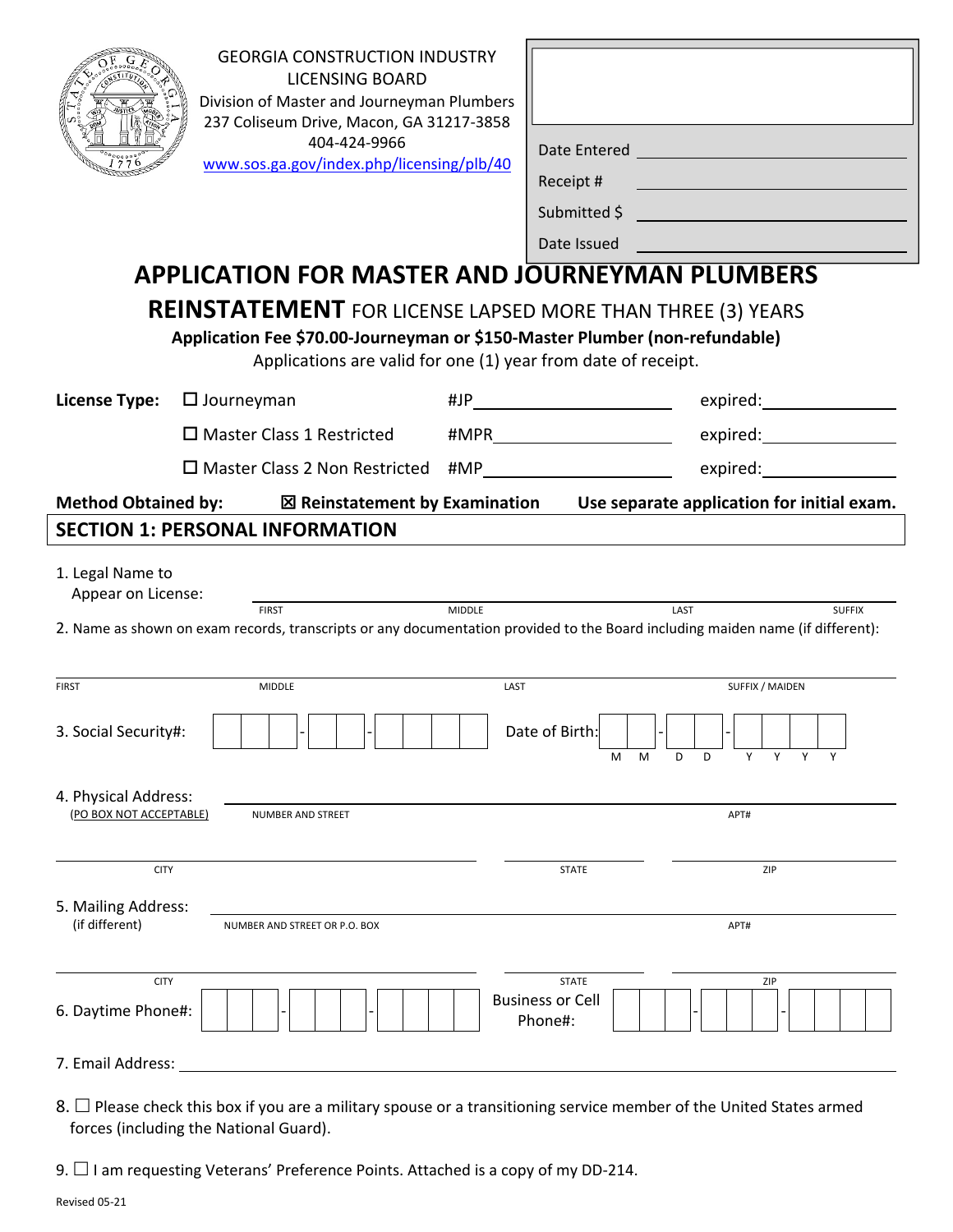#### **SECTION 2: EXPERIENCE RECORD** *Applicant Name:*

Applicants for Journeyman Plumber license must show at least **three (3) years** of experience.

- Applicants for Master Plumber license must show at least **five (5) years** of experience, with at least **two (2) years** of which were as a licensed journeyman plumber, plumbing contractor, plumbing foreman, plumbing superintendent, or military plumber. Master Plumber Class 2 Non‐restricted applicants must describe experience with commercial or industrial plumbing.
- Describe briefly, but concisely, the plumbing work you performed, your duties, and degree of responsibility. See **Board Rule 121‐2‐.02** for a description of the experience requirements.
- **Please make additional copies as needed for additional employers.**

# **SPECIFY WORK RELATING TO PLUMBING DUTIES – BEGIN WITH PRESENT EMPLOYMENT**

| Employer Name:                         |                                    | <b>Supervisor Name:</b>                                                                 |  |  |
|----------------------------------------|------------------------------------|-----------------------------------------------------------------------------------------|--|--|
| <b>Employer Address:</b>               |                                    | Supervisor's Job Title:                                                                 |  |  |
| City, State, Zip:                      |                                    | Supervisor's Plumbing<br>License#                                                       |  |  |
| Employer Phone#                        |                                    | Applicant's Job Title:                                                                  |  |  |
| Dates Employed                         | From:<br>To:<br>(mo/yr)<br>(mo/yr) | Approximate total number of hours per week the<br>below plumbing duties were performed: |  |  |
| Description of Plumbing Duties:        |                                    |                                                                                         |  |  |
|                                        |                                    |                                                                                         |  |  |
|                                        |                                    |                                                                                         |  |  |
|                                        |                                    |                                                                                         |  |  |
|                                        |                                    |                                                                                         |  |  |
|                                        |                                    |                                                                                         |  |  |
| <b>Employer Name:</b>                  |                                    | <b>Supervisor Name:</b>                                                                 |  |  |
| Employer Address:                      |                                    | Supervisor's Plumbing<br>License#                                                       |  |  |
| City, State, Zip:                      |                                    | Supervisor's Job Title:                                                                 |  |  |
| Employer Phone#                        |                                    | Applicant's Job Title:                                                                  |  |  |
| Dates Employed                         | To:<br>From:<br>(mo/yr)<br>(mo/yr) | Approximate total number of hours per week the<br>below plumbing duties were performed: |  |  |
| <b>Description of Plumbing Duties:</b> |                                    |                                                                                         |  |  |
|                                        |                                    |                                                                                         |  |  |
|                                        |                                    |                                                                                         |  |  |
|                                        |                                    |                                                                                         |  |  |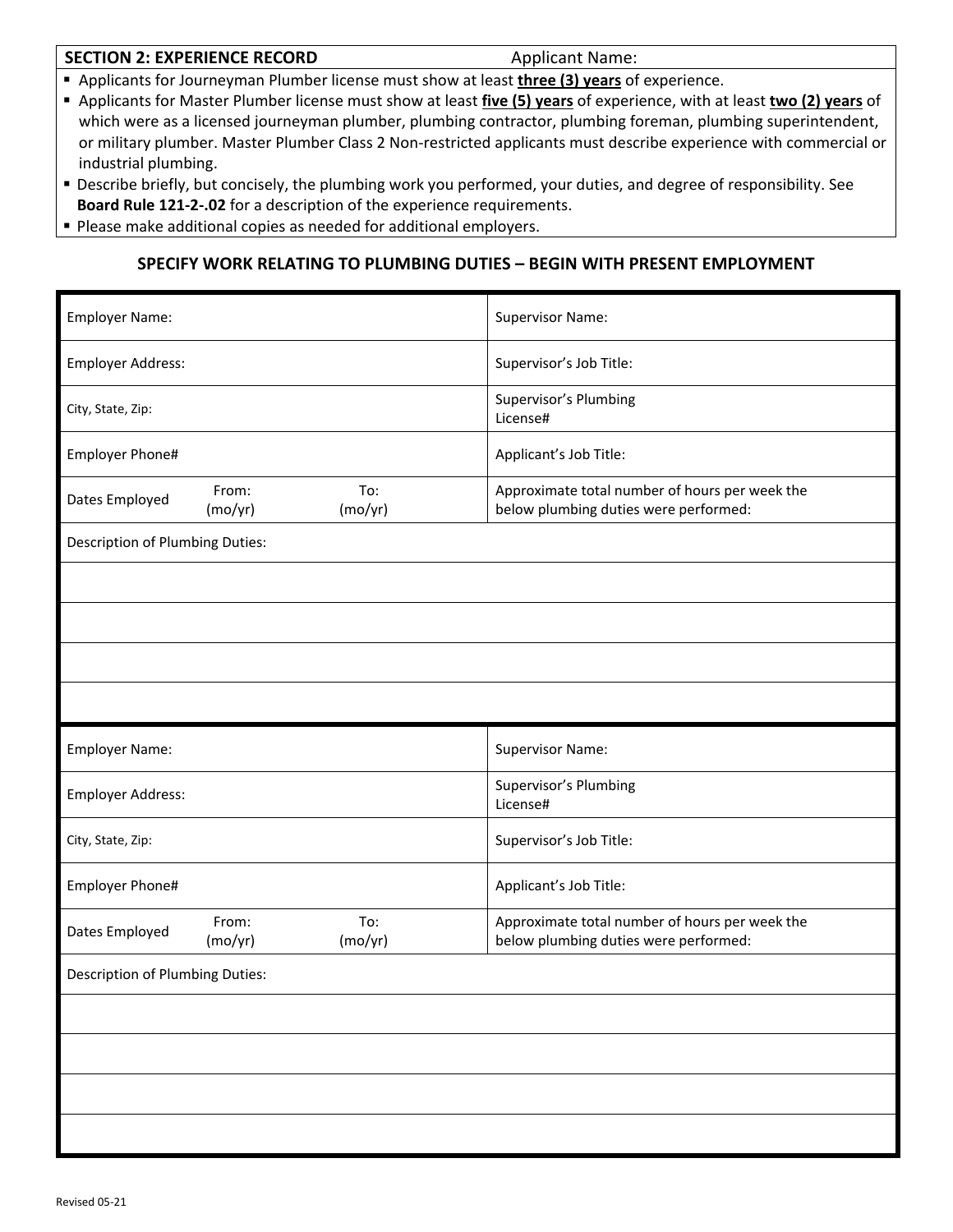| <b>SECTION 3: REFERENCES</b> |
|------------------------------|
|------------------------------|

#### Applicant Name:

Attach **three (3)** completed, **notarized** reference forms from Licensed Plumbers who have knowledge of your plumbing experience and list their information below. At least one reference must be a licensed Master Plumber.

| Name:             | Telephone#            |  |
|-------------------|-----------------------|--|
| Address:          | Professional License# |  |
| City, State, Zip: | <b>Issuing State:</b> |  |
| Name:             | Telephone#            |  |
| Address:          | Professional License# |  |
| City, State, Zip: | <b>Issuing State:</b> |  |
| Name:             | Telephone#            |  |
| Address:          | Professional License# |  |
| City, State, Zip: | <b>Issuing State:</b> |  |
|                   |                       |  |

## **SECTION 4: PERSONAL HISTORY**

 $\Box$  YES  $\Box$  NO 1. Has any licensing board or agency in Georgia or any other state ever: a) Denied your issuance of licensure, renewal, or reinstatement; b) Revoked, suspended, restricted, sanctioned, or probated your license; c) Requested or accepted surrender of your license; d) Reprimanded, fined, or disciplined you?

> **If you answered YES**, submit a letter of explanation and a **certified** copy of the action taken against your license with relevant supporting documents. Name of State Board or Agency:

 $\Box$  YES  $\Box$  NO 2. Have you attached a copy of your criminal background check?

 $\Box$  YES  $\Box$  NO 3. Have you ever been arrested, charged, convicted, sentenced, entered a plea of guilty, or nolo contendere, or been given First Offender status for any felony, misdemeanor, or any offense other than a minor traffic violation? (DUI and DWI are not minor traffic violations.)

**If you answered YES**, you must submit the following:

a) Submit a letter of explanation for each offence and **certified** copy of final court disposition from the county(s) in which you were arrested/convicted. Each court document should include the charges and sentencing information.

b) Probation/Parole ‐ Submit a statement (on official letterhead) from your probation/parole officer regarding your current status. If probation/parole has been completed, submit **certified** documents from the courts verifying case closed and completion of probation/parole.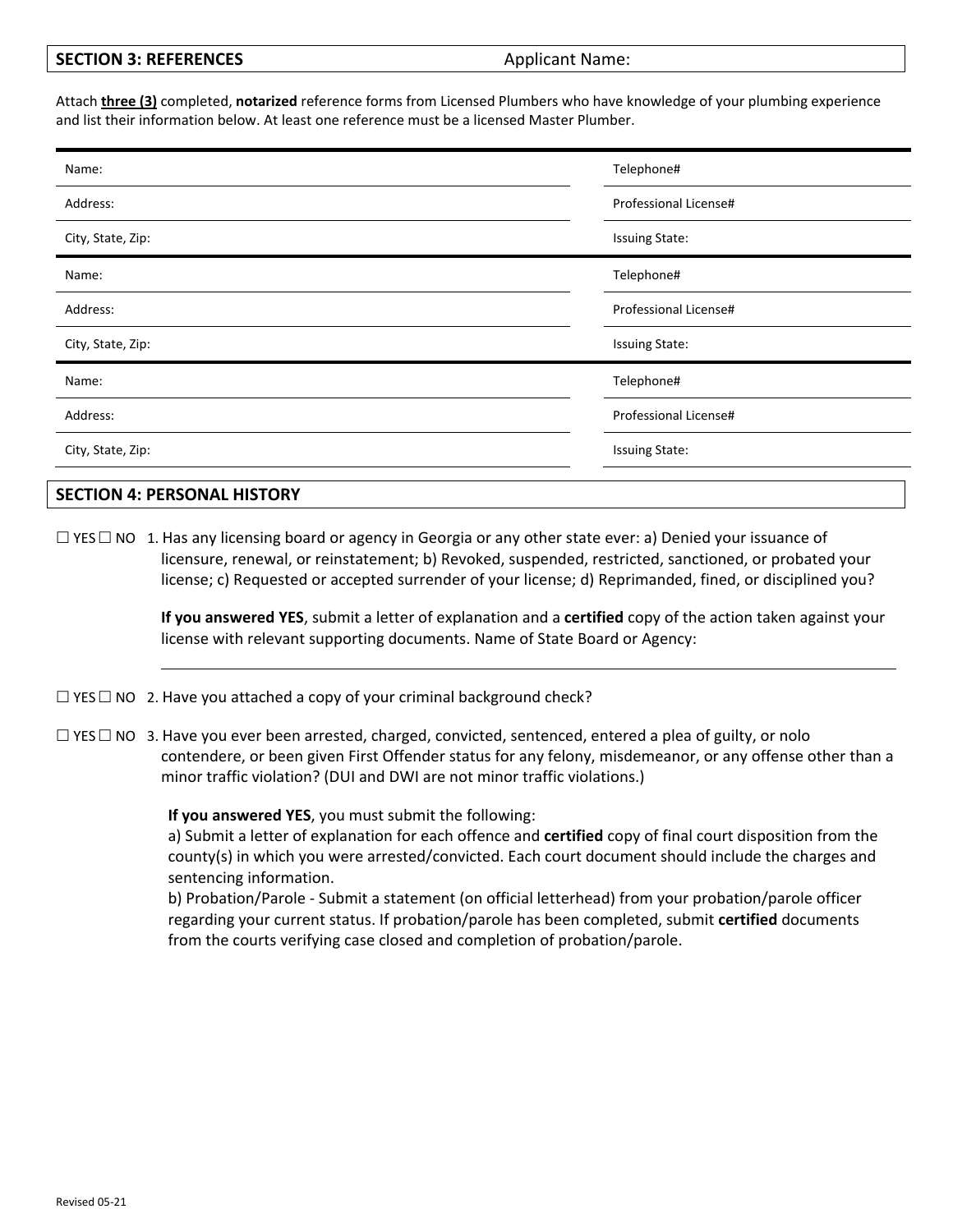#### **SECTION 5: APPLICANT AFFIDAVIT EXECTION 4.4 Applicant Name:**

I hereby swear and affirm that all information provided in this application is true and correct to the best of my knowledge and belief. I further swear and affirm that I have read and understand the current state laws and rules and regulations of the Board for which I am applying for licensure and I agree to abide by these laws and rules.

By executing this affidavit under oath, as an applicant for a professional license, as referenced in O.C.G.A. § 50-36-1, administered by the Professional Licensing Boards Division, the undersigned applicant also verifies one of the following with respect to his/her application for a public benefit (check one):

# 1. I am a United States citizen.

Please submit a copy of your current Secure and Verifiable Document(s) such as driver's license, passport, **or document as indicated on the Board's website.**

2. I am not a United States citizen.

I am either a legal permanent resident of the United States or I am a qualified alien or non‐immigrant under the Federal Immigration and Nationality Act with an alien number issued by the Department of Homeland Security or other federal immigration agency. **Please submit a copy of your current immigration document(s) which includes either your Alien number or your I‐94 number and, if needed, SEVIS number.**

The undersigned applicant also hereby verifies that he or she is 18 years of age or older and has provided at least one secure and verifiable document, as required by O.C.G.A. § 50-36-1(e)(1), with this affidavit.

In making the above representations under oath, I understand that any person who knowingly and willfully makes a false, fictitious, or fraudulent statement or representation in an affidavit shall be guilty of a violation of O.C.G.A. § 16‐10‐ 20, and face criminal penalties as allowed by such criminal statute. I also understand that any failure to make full and accurate disclosures may result in disciplinary action by the Board for which I am applying for licensure.

Printed Name of Applicant

Signature of Applicant

SUBSCRIBED AND SWORN BEFORE ME ON THIS THE

DAY OF PRESSURING THE RESIDENCE OF A SAMPLE STATE OF STATE AND THE RESIDENCE OF A SAMPLE STATE OF A SAMPLE STATE OF A SAMPLE STATE OF A SAMPLE STATE OF A SAMPLE STATE OF A SAMPLE STATE OF A SAMPLE STATE OF A SAMPLE STATE O

NOTARY PUBLIC My Commission Expires:

| O.C.G.A. §45-17-6 requires legible seals for notarized documents.<br>If an embossed seal is used a foil overlay or shading should be applied<br>to make the seal, state, title, name, and county legible when digitized.<br><b>NOTARY SEAL</b> |
|------------------------------------------------------------------------------------------------------------------------------------------------------------------------------------------------------------------------------------------------|
|                                                                                                                                                                                                                                                |
|                                                                                                                                                                                                                                                |
|                                                                                                                                                                                                                                                |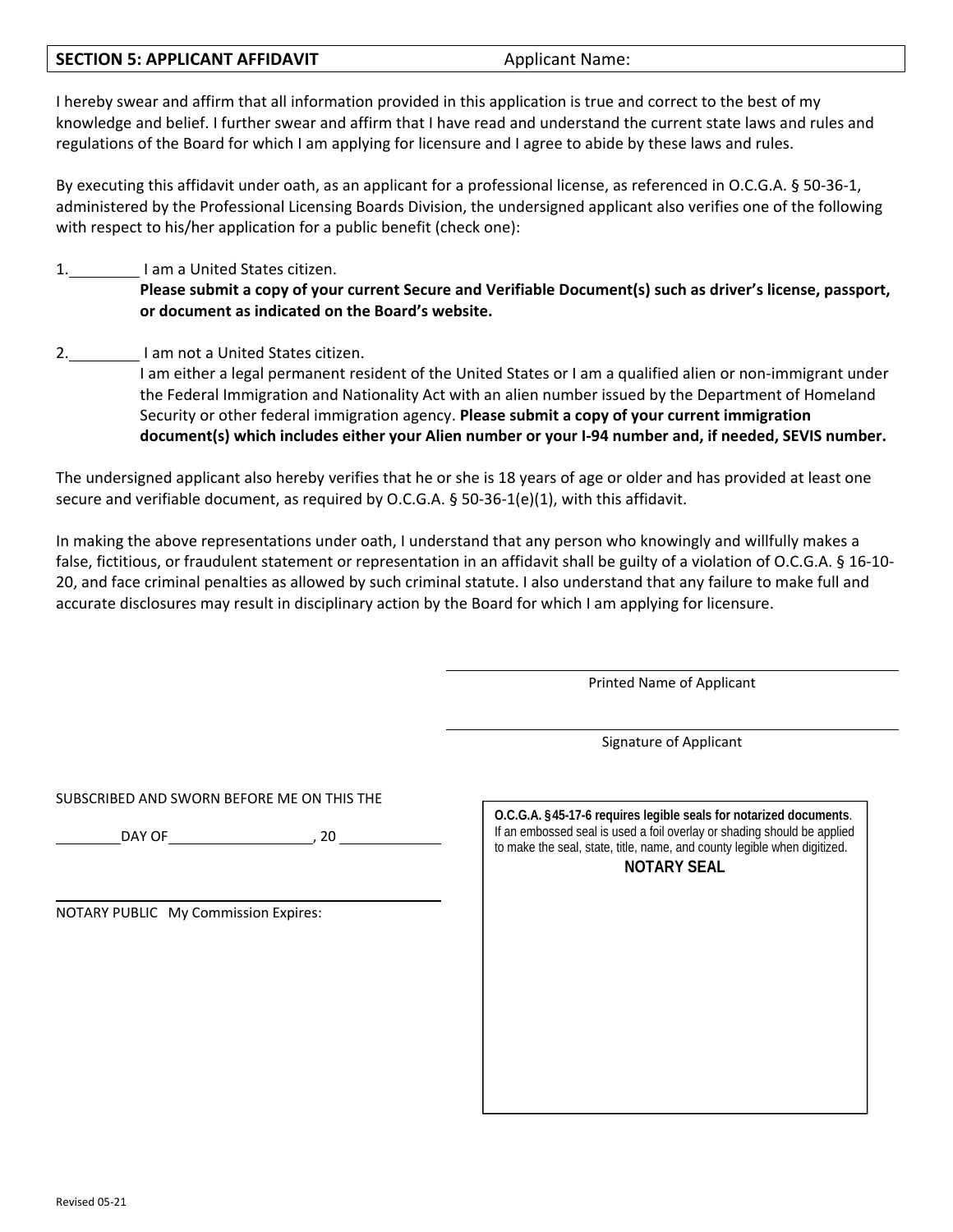

The Office of Secretary of State Professional Licensing Boards Division Construction Industry Licensing Boards Divsion

*Brad Raffensperger* **SECRETARY OF STATE**

*Gabriel Sterling* **INTERIM DIVISION DIRECTOR**

Dear Sir or Madam:

The applicant (individual) named on the following form is applying for a Journeyman or Master Plumbers license in the state of Georgia and is required to furnish evidence of his or her ability, experience, and professional skill in the field of Plumbing. Your evaluation of said applicant is vital to our evaluation. As a reference, you must have worked directly with the applicant on plumbing projects.

The Division wishes to point out that statements must be from personal knowledge, not made for the mere purpose of aiding the applicant, and made with the full realization of the responsibility toward the public. In view of this responsibility, the Division requests your cooperation by answering truthfully, carefully, and completely the questions listed on the reference form. It is unlawful to make false statements regarding an applicant's experience.

The Board requests that you do not let the applicant see your answers or comments and that you do not otherwise communicate the results of your evaluation. Please be assured that the information you furnish will be treated as confidential and will not be released without specific authorization by the Division.

Please fill out all information on the following reference form and have it notarized. The Georgia Board prefers that you mail this original notarized form back to the applicant in the applicant's enclosed pre‐addressed stamped envelope. Seal the envelope and sign the back flap to ensure against tampering. If you prefer to mail the form directly, please send it to the Master and Journeyman Plumbers Division at 237 Coliseum Drive, Macon, GA 31217.

Sincerely,

State Construction Industry Licensing Board Master and Journeyman Plumbers Division